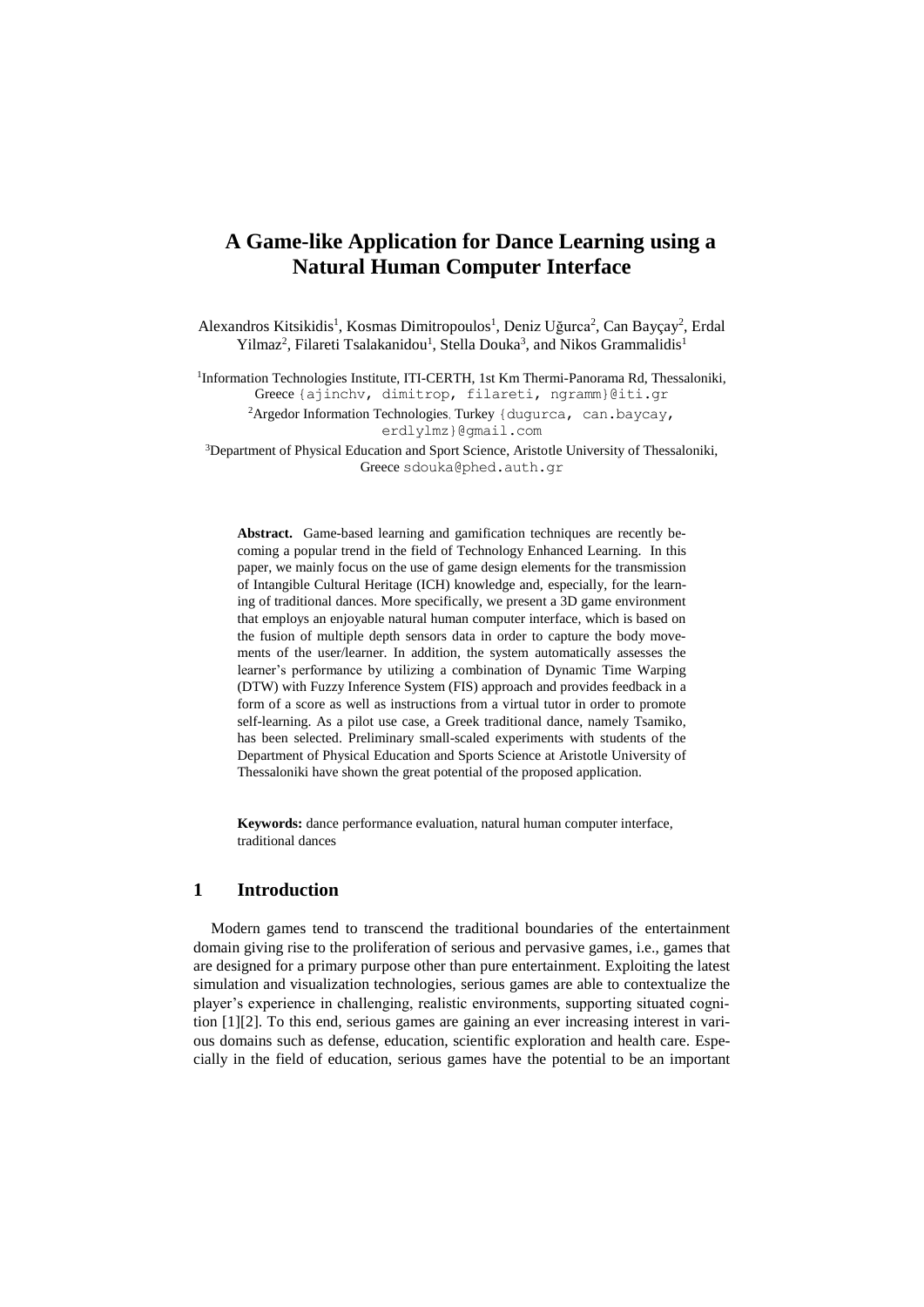teaching tool because they can promote training, knowledge acquisition and skills development through interactive, engaging or even immersive activities. Therefore, by combining gaming and learning, serious games have introduced a new area in the educational domain.

In this paper, we focus on a special field of education, which is the preservation and transmission of intangible cultural heritage (ICH). Such expressions include music, dance, singing, theatre, human skills and craftsmanship. The importance of these intangible expressions is not limited to cultural manifestations, but it coexists with the wealth of knowledge, which is transmitted through it from one generation to the next [\[3\]](#page-9-2). As the world becomes more interconnected, many different cultures come into contact and communities start losing important elements of their ICH, while the new generation finds it more difficult to maintain the connection with the cultural heritage treasured by their elders. To this end, the advances in serious games technologies are expected to play a crucial role in the safeguarding of ICH by providing more engaging and, hopefully, effective learning environments.

A characteristic case of ICH is dance (either traditional or contemporary), which can convey different messages according to the context e,g,, artistic, cultural, social, spiritual etc. A dominant factor towards this direction is the human body motion. Therefore, the capture, analysis, modelling and evaluation of dancer's motion with the help of ICT technologies could contribute significantly to the preservation and transmission of this knowledge. Dance analysis is an active research topic [\[4\]](#page-10-0), while commercial products also exist, such as the Harmonix' Dance Central video game series [\[5\]](#page-10-1), where a player tries to imitate the motion demonstrated by an animated character. Many research projects have been conducted on the topic of dance assistance and evaluation employing various sensor technologies. Saltate! [\[6\]](#page-10-2) is a wireless prototype system to support beginners of ballroom dancing. It acquires data from force sensors mounted under the dancers' feet, detects steps, and compares their timing to the timing of beats in the music playing, thus detecting mistakes. Sensable project [\[7\]](#page-10-3) also employs wireless sensor modules, worn at the wrists of dancers, which capture motions in dance ensembles. On the other hand, the VR-Theater project [\[8\]](#page-10-4) allows choreographers to enter the desired choreography moves with a user-friendly user interface, or even to record the movements of a specific performer using motion capture techniques. Finally, in [\[9\]](#page-10-5) different kinds of augmented feedback (tactile, video, sound) for learning basic dance choreographies are investigated.

In this paper, we propose a novel serious game aiming to enhance the learning of a Greek traditional dance through multi-sensing and 3D game technologies and evaluate the dancer's performance by means of sensorimotor learning. For the capturing of dancer's motion, multiple depth sensors are used to address the problems occurring due to self-occlusions by parts of dancer's body. Subsequently, the skeletal data from different sensors are fused into a single, more robust skeletal representation, which is used for both driving the user's avatar in the 3D environment and for his/her performance evaluation. The proposed evaluation algorithm is based on the estimation of motion similarity between the learner's movements and an expert's recording through a DTW/ FIS-based approach in conjunction with an appropriate set of metrics. The 3D environment was developed based on Unity 3D engine [\[10\]](#page-10-6), which is a popular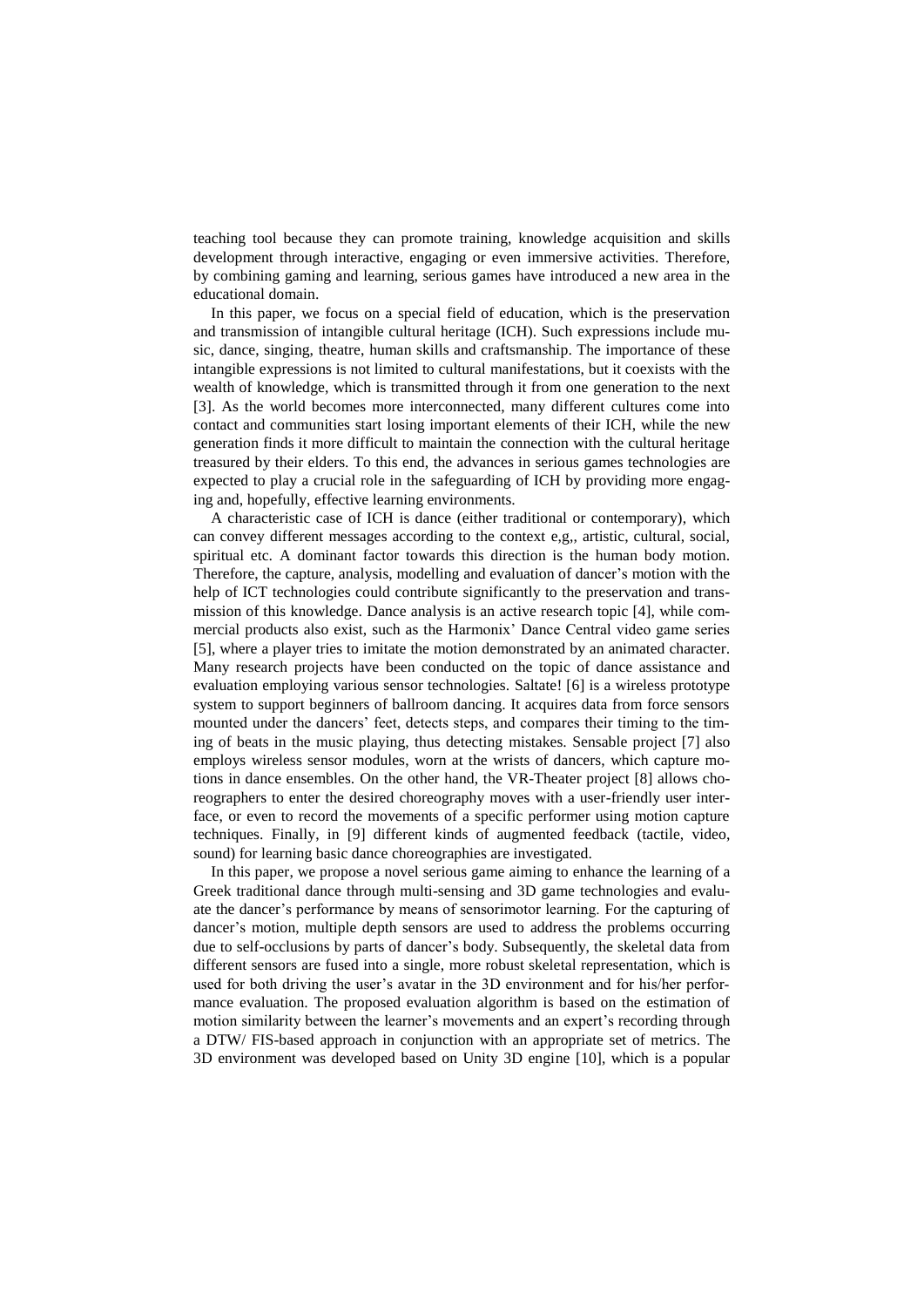multiple-platform gaming solution, and supports a set of activities and exercises designed in close cooperation with dance experts, in order to teach different variations of the dance.

# **2 The System Architecture**

The architecture of the proposed game application consists of three modules, which communicate bilaterally with each other: the Body Capture Module, the 3D Game Module and the Web Platform, as illustrated in [Fig. 1.](#page-2-0) Specifically, the Body Capture Module is used for the capture and analysis of motion data, which are subsequently transmitted to the 3D Game Module for visualization purposes. For motion capture, Kinect depth sensors are used [\[11\]](#page-10-7). Although it is possible to play the game using just a single Kinect sensor, multiple Kinect sensors are supported, which leads to improved motion robustness. Each sensor provides the 3D position and orientation of 20 predefined skeletal joints of the human body. A skeletal fusion procedure is performed to combine the data obtained from multiple sensors onto a single fused skeleton as described in Section [3.](#page-3-0) This fused skeletal animation data are transmitted via TCP/IP in the form of XML messages to the 3D Game Module, where they are used for animating the 3D avatar as well as for the evaluation of user performance. The 3D Game Module is implemented in the Unity game engine and is described in detail in Section [4.](#page-4-0) The game has bilateral communication with the Web Platform, which is responsible for user profile management and game analytics storage.



<span id="page-2-0"></span>**Fig. 1.** Tsamiko game architecture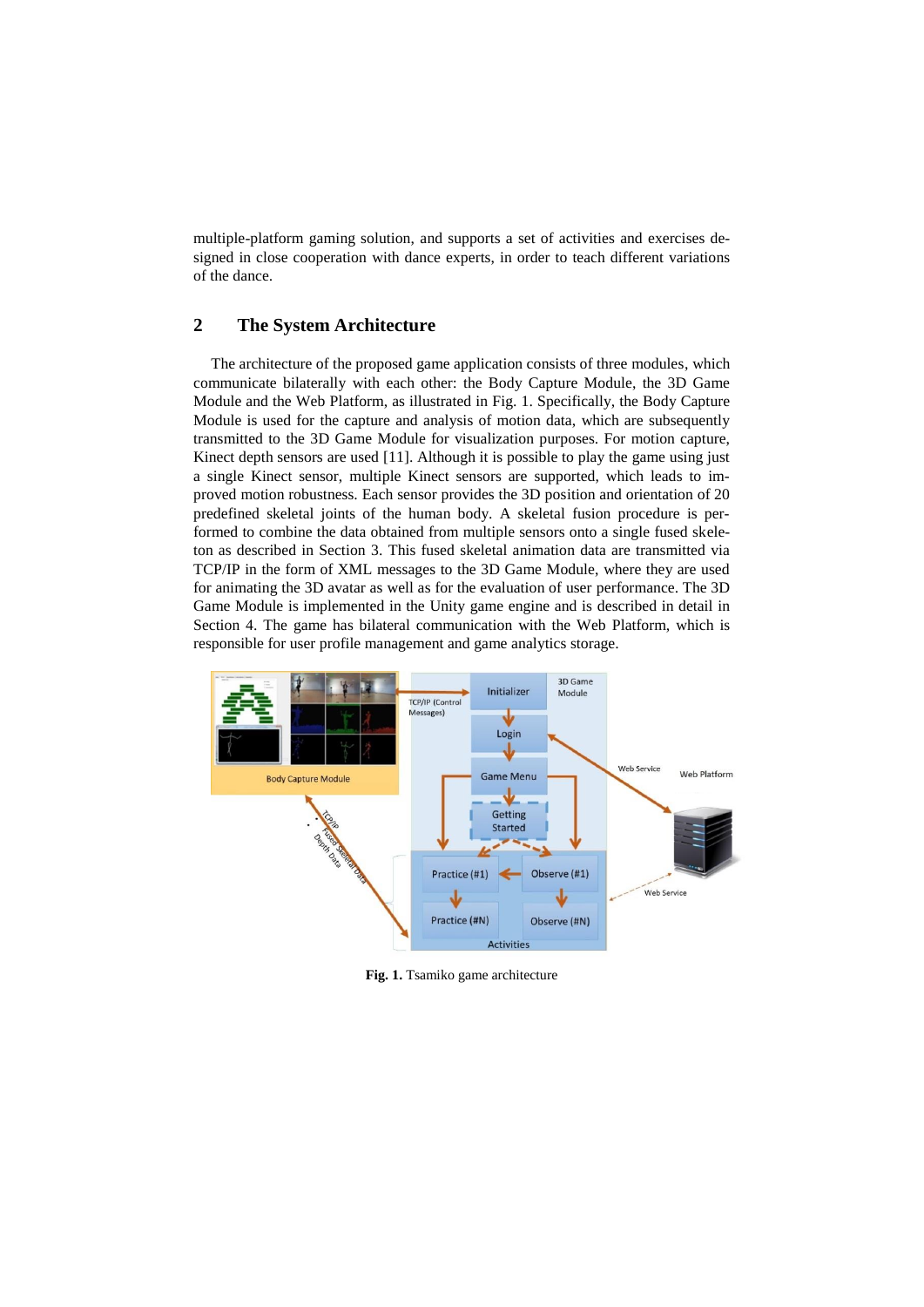### <span id="page-3-0"></span>**3 Natural Human Computer Interface**

To improve the performance of the markerless body motion capture, we apply skeleton fusion, which is the process of combining skeletal data captured by multiple sensors into a single, more robust skeletal representation [\[12\]](#page-10-8). This helps address problems occurring due to occlusions, in particular self-occlusions by parts of the dancer's body, e.g. when one raised leg hides other parts of the body from the field of view of a specific sensor. In addition, using multiple sensors results in a larger capturing area since the total field of view can be increased, depending on the placement of the sensors. We use three depth sensors placed on an arc of a circle in front of the dancer, thus allowing the dancer to move in a larger area. In addition, skeleton fusion decreases the noise inherent in skeletal tracking data of depth sensors.

Prior to fusion, sensor calibration procedure must take place in order to estimate the rigid transformation between the coordinate systems of each sensor and a reference sensor. For each sensor, we use the Iterative Closest Point algorithm [\[13\]](#page-10-9) implementation from the Point Cloud Library (PCL, [http://pointclouds.org/\)](http://pointclouds.org/) [\[14\]](#page-10-10) to estimate a rigid (Rotation-Translation) transformation, which is subsequently used to register the skeleton data captured by the sensor in the reference coordinate system. Registered skeletons corresponding to each sensors are then combined into a single skeleton representation using a skeletal fusion procedure, based on positional data [\(Fig. 2\)](#page-3-1).



**Fig. 2.** Skeletal fusion from three Kinect sensors

<span id="page-3-1"></span>Initially, the sum of all joint confidence levels of each (registered) skeleton is computed and the skeleton with the highest total is selected as the most accurate representation of the person's posture (base skeleton). Based on the joints of this skeleton, we enrich it with data provided by the remaining skeletons. Specifically, if the confidence of a joint of the base skeleton is medium or low, the joint position is corrected by taking into account the position of this joint in the remaining skeletons: if corresponding joints with high confidence are found in any of the remaining skeletons, their average position is used to replace the position value of the joint; otherwise, the same procedure is repeated first for joints containing medium confidence values and then for joints containing low confidence values. Finally, a stabilization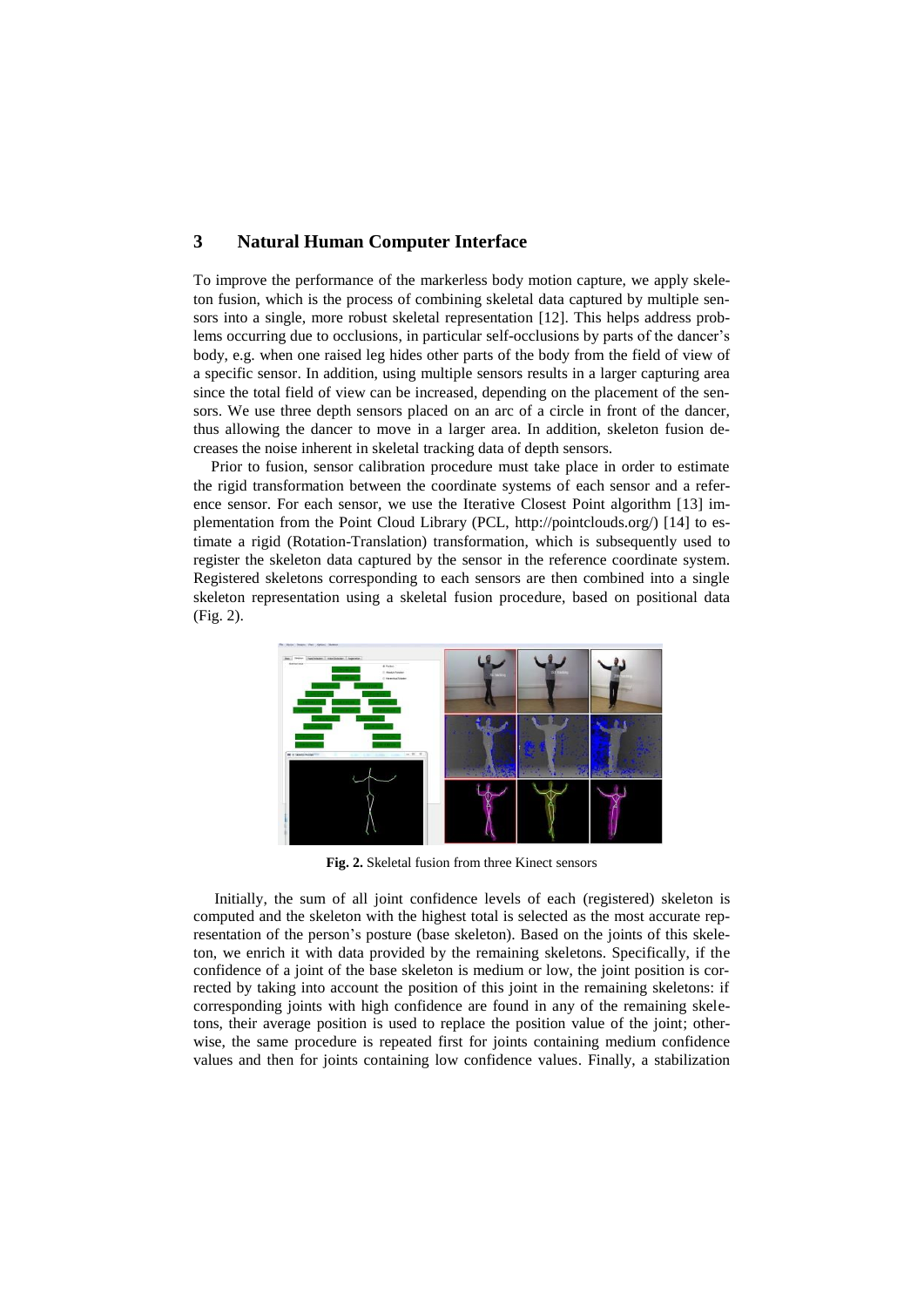filtering step is applied in order to overcome problems due to rapid changes in joint position from frame to frame which may occur because of the use of joint position averaging in our fusion strategy. The final result of this procedure is a more robust animation of the 3D virtual avatar of the user.

### <span id="page-4-0"></span>**4 The Game-like application**

The main objective of the proposed game-like application is to teach two variations of the Greek traditional dance "Tsamiko" (i.e., the single style consisting of 10 steps and the double style consisting of 16 steps). Towards this end, two learning activities were designed and implemented, in close cooperation with dance experts, each one consisting of a number of specific exercises. The learner has to perform all of the exercises successfully to achieve the activity objective. Each exercise consists of several dance steps, which are presented to the learner one by one. In order to proceed to the next exercise, the learner must repeat the current exercise at least 3 to 5 times correctly. At the beginning of each exercise, a 3D animation of the virtual avatar of the expert performing the specific moves is shown to the learner. Afterwards, the learner is expected to imitate the same moves correctly. If the imitation is successful enough, the game progresses to the next exercise. Otherwise, the learner is expected to repeat the same exercise until she/he performs the moves correctly.

More specifically, the game consists of two *Activities related to the* two variations of the dance and a *Final Challenge* with two different options each: "Observe" and "Practice" in order either to observe the exercises or to start practicing the dance routines respectively. There is also a tutorial aiming at explaining to the learner the basics of how to play the game. In order to teach how to use each user interface element, a 2D virtual tutor presents both the sensors and the GUI to the learner. More specifically, the virtual tutor explains a) the basics of Tsamiko dance, b) the sensing technology used in this game, c) the Observe screen sub components and d) the Practice screen sub components. When tutorial finishes, the learner is expected to continue with the observe phase of the first activity, followed by the practice phase.

<span id="page-4-1"></span>

**Fig. 3.** a) Observe and b) Practice screen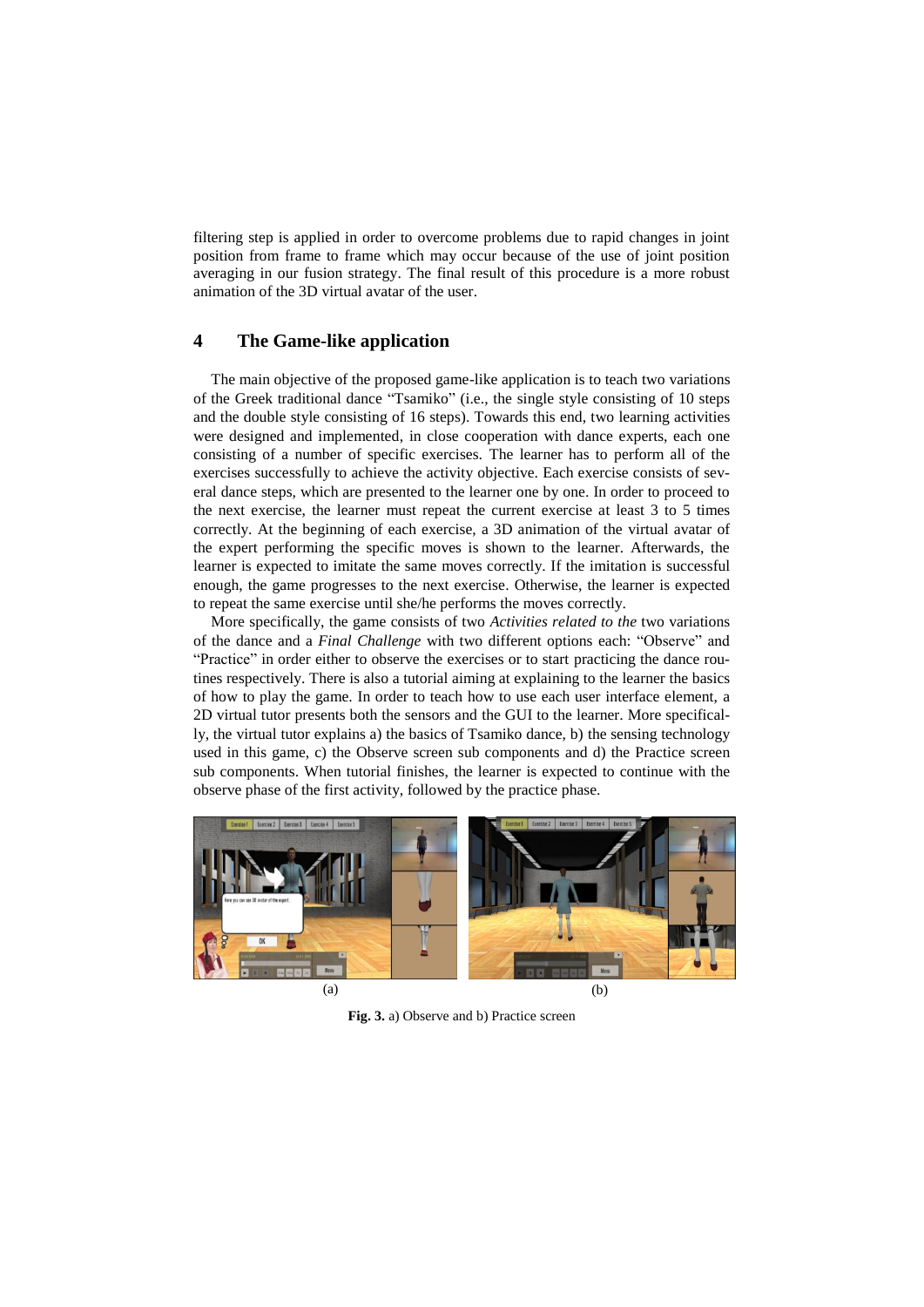Both learning activities have an Observe screen [\(Fig. 3a](#page-4-1)), which shows the performance of the expert. In this screen, the learner can watch the moves repeatedly in order to learn them. The 3D animations, video recordings and dance music are presented to the user. The moves are all controlled via the animation player, which is located at the bottom center of the screen. The Observe screen consists of different visual and functional elements, such as the 3D expert view (central view), the animation player (bottom center), the exercise indicator (top center), a video of the expert performance (top-right) and two close-up camera views (center/bottom-right). Subsequently, the Practice screen is used to enable the learner to practice the moves that he/she observed in the Observe screen. The Practice screen [\(Fig. 3b](#page-4-1)) shows the expert's avatar at the central window from a backward view, so as to facilitate the learner to repeat his moves. It also contains: a) the animation controller (central-bottom), used both for recording of the performance of the learner as well as for its playback so that the learner can examine the mistakes he/she made, b)The exercise indicator (central-top), i.e. a panel where the learner can see the current exercise and the remaining exercises to complete the activity, c) a video of the expert performance (top-right), synchronized with the animation of the expert, d) the avatar of the learner (centerright) from a backward view and e) close-up view (bottom-right) of the expert avatar's legs from a backward view.

The practice starts with an introduction from the virtual tutor. After providing some basic instructions, the virtual tutor asks the learner to get ready and a counter starts counting down. Then, the learner is expected to imitate the moves of the expert displayed on the screen. After the performance is completed, the evaluation process starts and the virtual tutor presents the evaluation score along with an appropriate message, e.g. "Outstanding performance! You are ready for the next exercise/activity!". If the learner goes beyond a pre-defined success threshold, the virtual tutor asks him/her to get ready for the next exercise. If the performance was not as good as expected, the learner is asked to repeat the exercise. Although the exercises progress sequentially, in some cases the learner has to repeat not only the previous exercise but also some of the previous ones. The flow graph of dance exercises for each activity is shown in [Fig. 4,](#page-5-0) where each exercise is labeled (a)-(h). If all of the exercises are completed successfully, the activity is considered as completed and the next activity unlocks.



<span id="page-5-0"></span>**Fig. 4.** The flow graph of dance exercises in each activity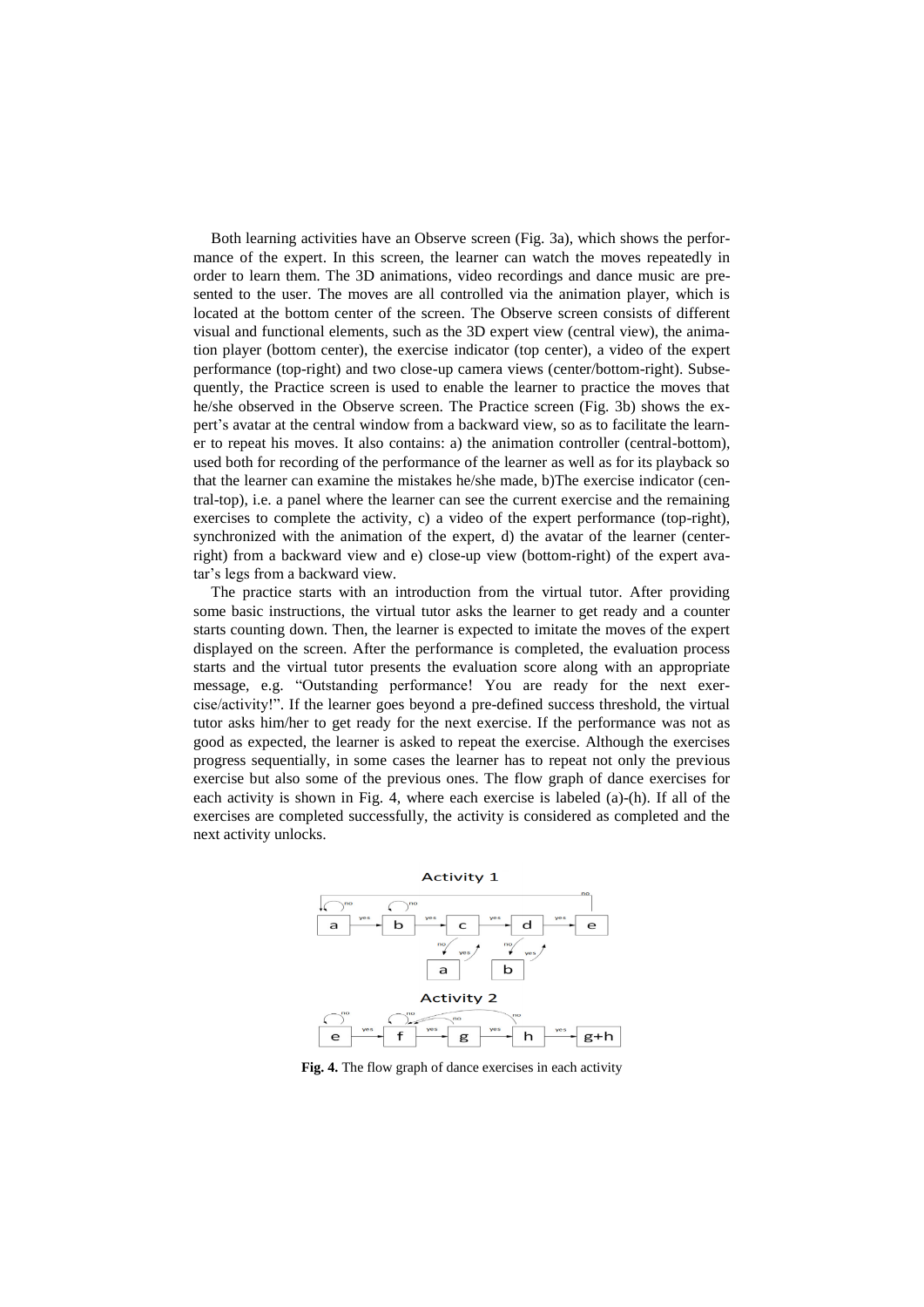Two 3D environments were created for the Tsamiko dance game. For the first and second activity, the 3D environment is a modern dance studio with parquet floor and a big mirror at the back wall [\(Fig. 5a](#page-6-0)). The mirror has the same functionality as in real dance studios and provides a reflected image of the dancer. For the final challenge activity, a 3D model of the famous "Odeon of Herodes Atticus" in Athens is designed, as shown in [Fig. 5b](#page-6-0). This scene is provided as a motivation factor and can be unlocked only when the learner has completed the previous activities.



**Fig. 5.** (a) Dance studio (left) and (b) Odeon of Herodes Atticus 3D environments (right).

#### <span id="page-6-0"></span>**4.1 Evaluation metrics and score calculation**

One of the most important elements of the game is the evaluation of the performance of the learner, which is based on the degree of similarity between his body movement and the moves performed by the expert. In order to perform this comparison, specific features are extracted from the learner and expert motion. Those features constitute two time series, which are compared by applying the Dynamic Time Warping (DTW). DTW is a well-known technique for measuring similarity between two temporal sequences that may vary in time or speed. The DTW algorithm calculates the distance between each possible pair of points/features of the two time series, constructing a cumulative distance matrix. It is used to find the least expensive path through this matrix, which represents the ideal warp, the alignment of the two timeseries which causes the feature distance between their points to be minimized [\[15\]](#page-10-11). This is considered as a distance between the time series under comparison, and provides a good metric of their similarity.

We used three feature sets which are used as input to DTW separately in order to obtain three distinct distance measures. Taking into account that in Tsamiko dance the leg movements constitute the key elements of the choreography, knee and ankle joint positions were used. The first feature set consists of local ankle positions (relative to the waist). By taking the 3D positional coordinates of both left and right ankle relative to the waist, we obtain a 6-dimensional time series. A variant of DTW called multidimensional DTW is applied to these time series in order to provide a distance measure. For the 2<sup>nd</sup> and 3<sup>rd</sup> feature sets we derive the normalized knee and ankle distances [\[16\]](#page-10-12). Specifically, the relative (to waist) 3D position of knee  $(K_R, K_L)$  and ankle  $(A_R,$  $A_L$ ) joints for both left and right feet are used to measure the knee-distance  $D_K$  and the ankle distance  $D_A$  in each frame:

$$
D_K = |K_L - K_R| \tag{1}
$$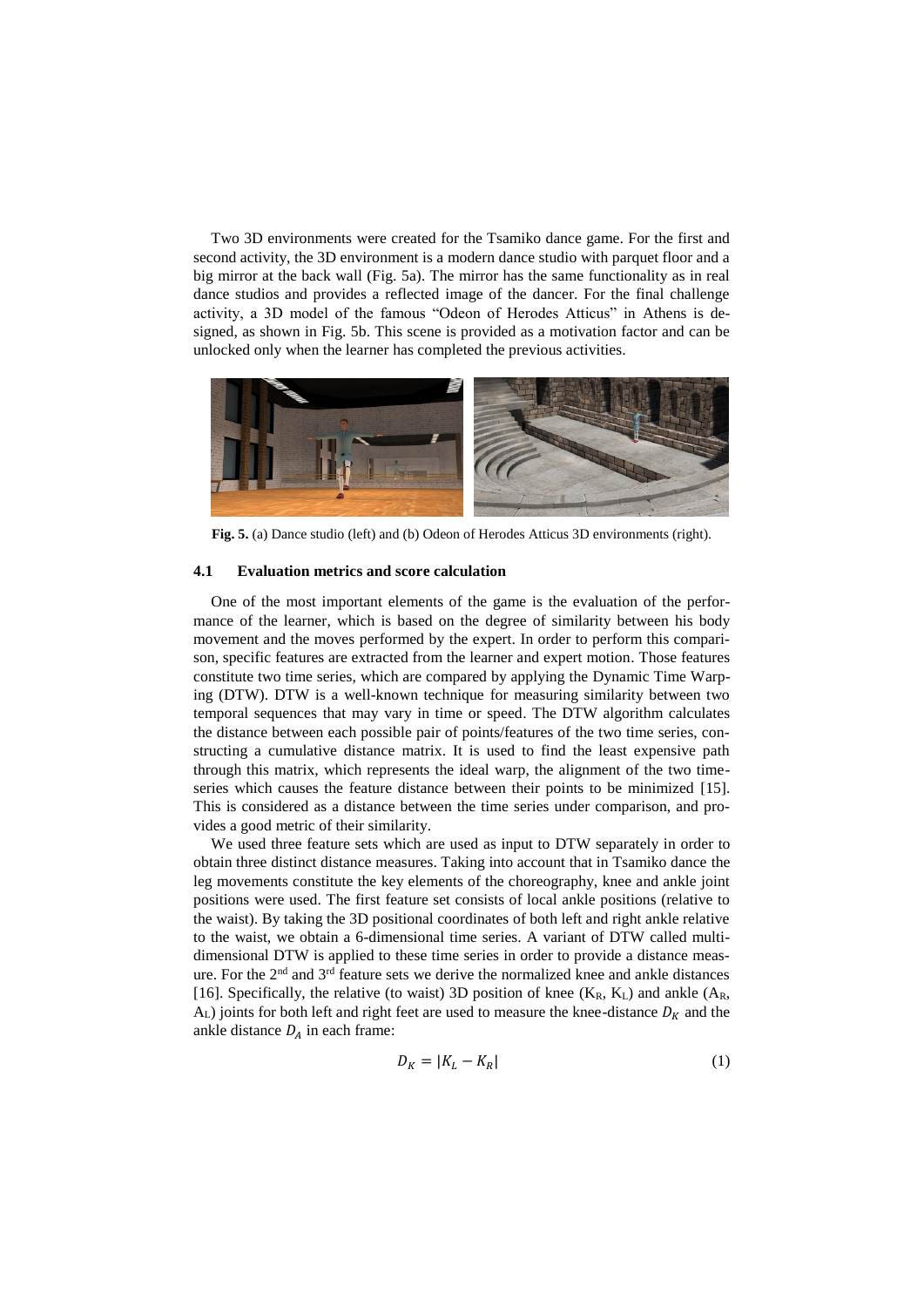$$
D_A = |A_L - A_R| \tag{2}
$$

However, these distances both depend on the height of the dancer, so to ensure invariance to dancer's height a specific normalization process is applied. More specifically, normalized distances are calculated by dividing them by the distance of a "body path" connecting these joints. Thus, the normalized knee-distance  $\widehat{D}_K$  and ankle distance  $\widehat{D}_A$ are:

$$
\widehat{D}_K = \frac{D_K}{|K_L - H_L| + |H_L - R| + |R - H_R| + |H_R - K_R|} \quad \text{and} \tag{3}
$$

$$
\widehat{D}_A = \frac{D_A}{|A_L - K_L| + |K_L - H_L| + |H_L - R| + |R - H_R| + |H_R - K_R| + |K_R - A_R|}
$$
(4)

respectively, where  $H_L$ ,  $H_R$  are the left/right Hip positions and R is the root(waist) position.

 For each feature set, DTW provides a distance measure between the time-series of the user and the expert. These distances, one per feature set, are subsequently fed to a Fuzzy Inference System (FIS), which computes the final evaluation score [\(Fig. 6\)](#page-7-0). The proposed FIS system is based on Mamdani method [\[17\]](#page-10-13), which is widely accepted for capturing expert's knowledge and allows the description of the domain knowledge in a more intuitive, human like manner. The evaluation function produces a normalized scalar value between 0 and 1, which can also be translated into the appropriate text to be displayed by the virtual tutor.



<span id="page-7-0"></span>**Fig. 6.** Estimation of the evaluation score using the proposed DTW/FIS approach.

# **5 Experimental Results**

The proposed game-like application was evaluated by a class of students of the Department of Physical Education and Sports Science at Aristotle University of Thessaloniki. More specifically, 18 students, both male and female, practiced Activity 1, i.e., the "single-step" style, consisting of five exercises. All students were beginners in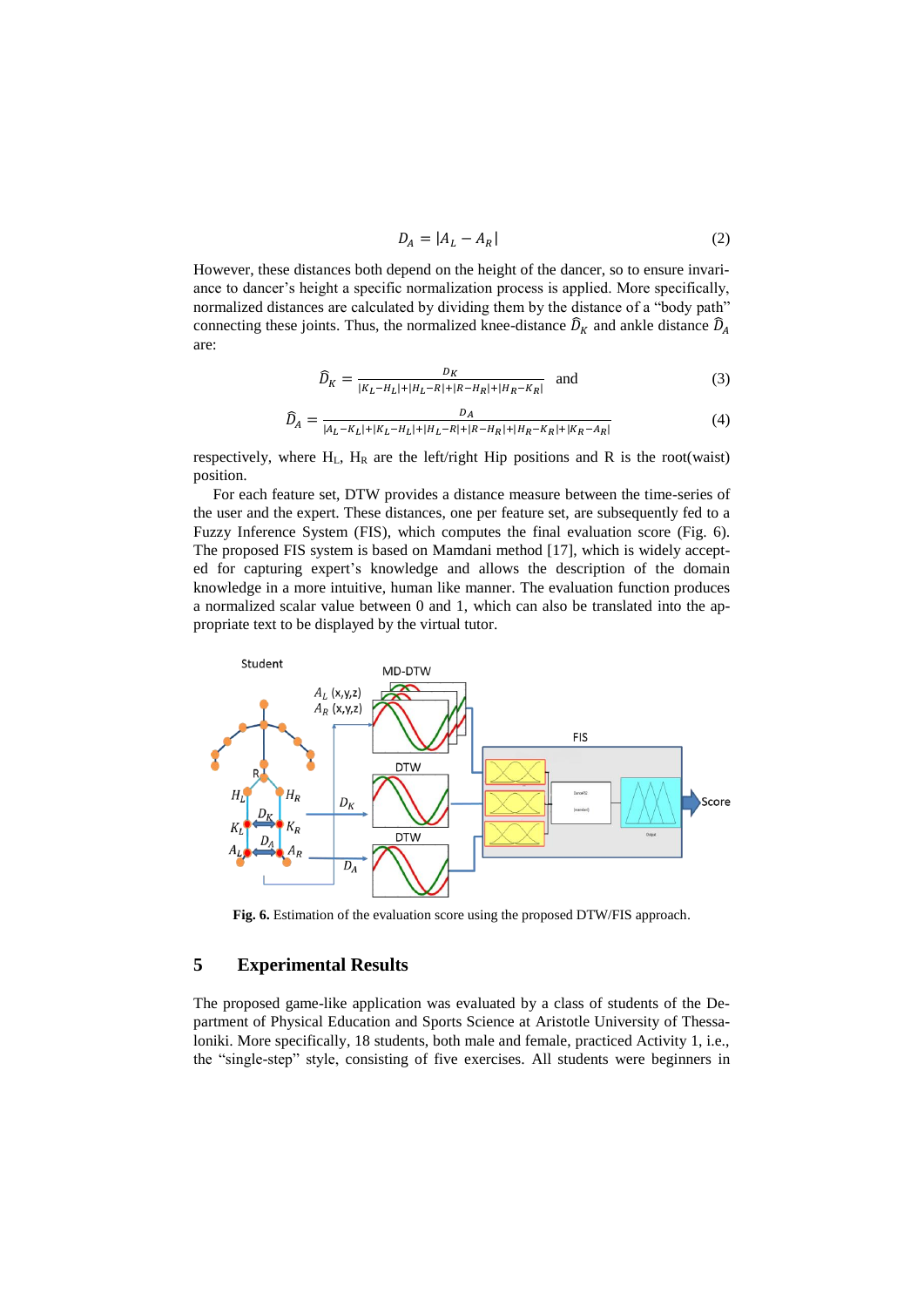Tsamiko dance and they were initially shown the "Getting Started" and "Observe" modes of the game. During the practice session, analytics were automatically gathered, such as the time of practice for each student, the number of repetitions for each exercise and the intermediate and final scores of students.

[Fig. 7](#page-8-0) presents the average number of repetitions and the maximum average score per exercise. More specifically, as shown in [Fig. 7a](#page-8-0), students had less difficulty in passing exercises B and D. This is mainly due to the fact that these exercises have many similarities with their previous ones, i.e. exercise A and C respectively. As a consequence, students who had already practiced these exercises were familiarized with motion patterns, i.e. dance figures, appeared also in exercises B and D and, thus, it was easier for them to pass. As we can see in [Fig. 7b](#page-8-0), students achieved higher scores in exercise A and B, since these exercises are shorter and easier than the other three ones. It is worth mentioning that although exercise D has a great degree of difficulty, students achieved higher scores than in exercise C due to the reason described above. The lowest scores are appeared in exercise E, which is the most difficult one consisting of the dance figures of both exercise C and D.



<span id="page-8-0"></span>**Fig. 7.** a) The average number of repetitions and b) the maximum average score per exercise.



<span id="page-8-1"></span>**Fig. 8.** a) The The average number of repetitions and b) the average maximum score per student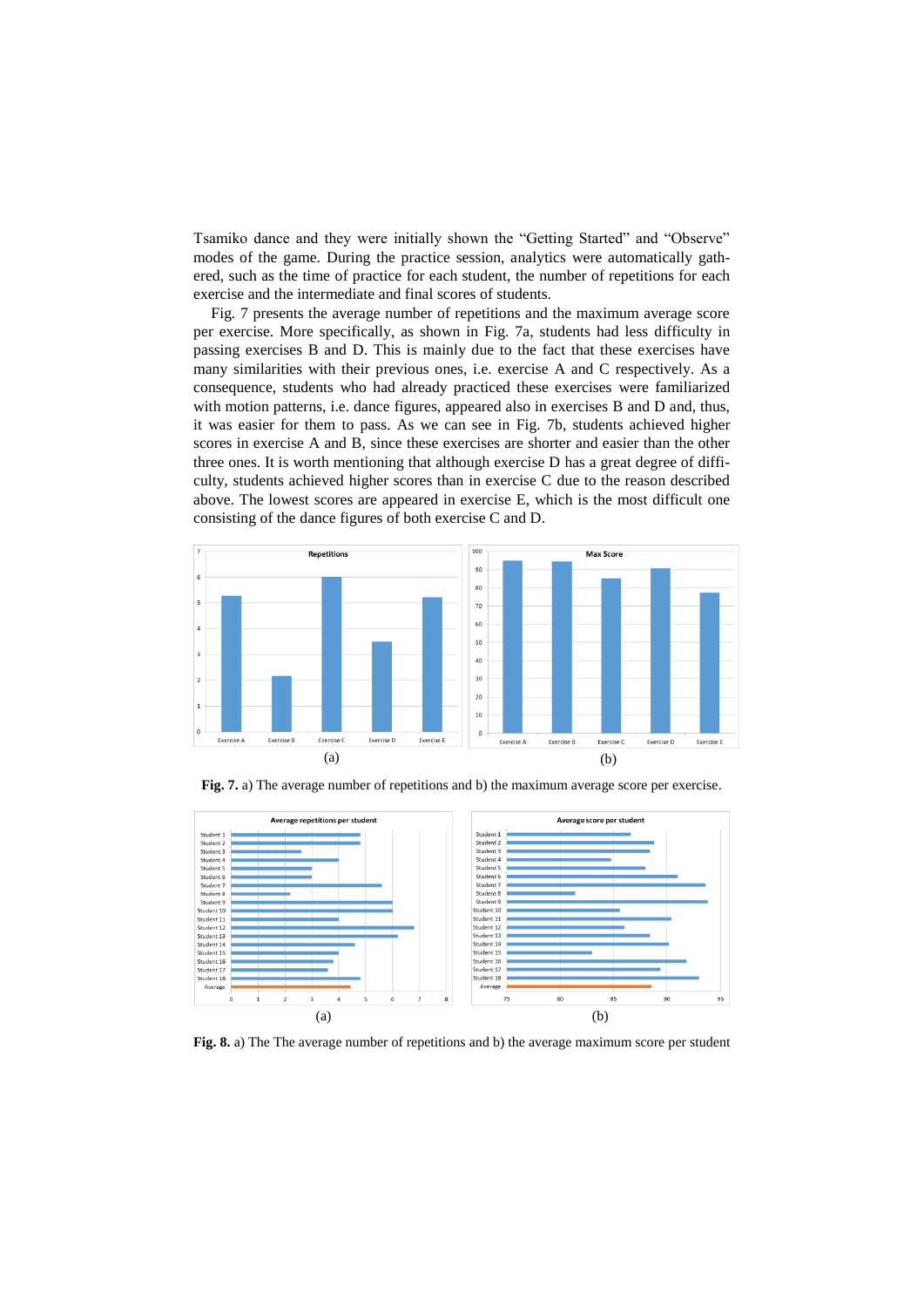Moreover, it was noticed that a high number of repetitions lead many times to an increased score, which is justified by the fact that students gradually approached the movements of the expert, i.e. they learned to perform correctly the dance figures. [Fig.](#page-8-1)  [8](#page-8-1) presents the average number of repetitions for all exercises per student as well as the average score of each student. More specifically, the average score for all students was 85.56%, while the number of repetitions for each student in all exercises was 4.4, which corresponds to an average practice time of 7.1 minutes per student.

# **6 Conclusions**

This paper presents a serious game application for transmitting ICH knowledge and specifically the Greek traditional dance "Tsamiko". The game is structured as a set of activities, each consisting of several exercises, aiming to teach different variations of the dance. One of the most important elements of the proposed game-like application is the evaluation of the performance of the learner, in order to provide meaningful feedback. To this end, the learner's movements are captured using a markerless motion capture approach, which aims to fuse skeletal data from multiple sensors into a single, more robust skeletal representation. Subsequently, the motion similarity between the learner's movements and an expert recording is performed through a set of appropriate performance metrics and a DTW/ FIS-based approach. Preliminary smallscale experiments with students of the Department of Physical Education and Sports Science at Aristotle University of Thessaloniki have shown the great potential of the proposed application.

# **7 Acknowledgement**

The research leading to these results has received funding from the European Community's Seventh Framework Programme (FP7-ICT-2011-9) under grant agreement no FP7-ICT-600676 ''i-Treasures: Intangible Treasures - Capturing the Intangible Cultural Heritage and Learning the Rare Know-How of Living Human Treasures''.

#### **References**

- <span id="page-9-0"></span>1. De Gloria, A., Bellotti, F., Berta, R., & Lavagnino, E. (2014). "Serious Games for education and training". *International Journal of Serious Game*, 1(1).
- <span id="page-9-1"></span>2. Watkins, R., Leigh, D., Foshay, R. and Kaufman, R., "Kirkpatrick Plus: Evaluation and Continuous Improvement with a Community Focus", *Educational Technology Research & & Development*, vol. 46, no. 4, 1998.
- <span id="page-9-2"></span>3. K. Dimitropoulos, S. Manitsaris, F. Tsalakanidou, S. Nikolopoulos, B. Denby, S. Al Kork, L. Crevier-Buchman, C. Pillot-Loiseau, S. Dupont, J. Tilmanne, M. Ott, M. Alivizatou, E. Yilmaz, L. Hadjileontiadis, V. Charisis, O. Deroo, A. Manitsaris, I. Kompatsiaris, and N. Grammalidis, "Capturing the Intangible: An Introduction to the i-Treasures Project", in *Proc. 9th International Conference on Computer Vision Theory and Applications*  (VISAPP2014), Lisbon, Portugal, 5-8 January 2014.